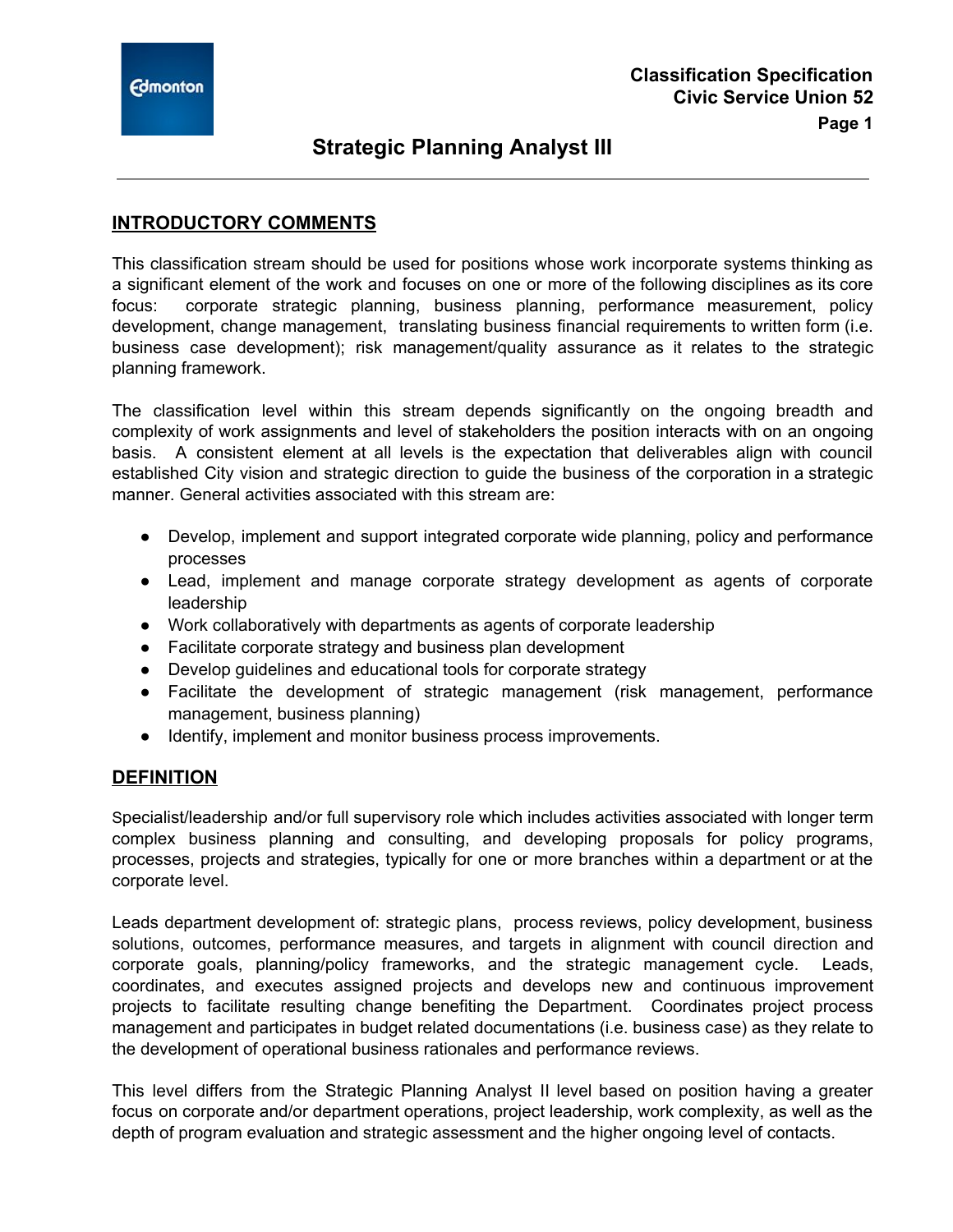

#### **TYPICAL DUTIES** \*

Leads the development of process, programs and complex activities across a spectrum of policy planning and business functions such as: business planning, performance measurement and outcomes, strategic plan development, budget analysis, and project management.

Develops, coordinates, manages, leads and implements Department directed policy initiatives and complex multi-partner projects.

Oversee complex multi faceted integrated projects following formal project management policies,procedures and best practices.

Collaborates with senior leadership within assigned portfolios to develop business priorities, strategic capital and operational plans, business cases and program evaluations to support funding requests submitted to council through defined corporate processes.

Utilizing sophisticated performance measurement tools, leading practices and processes, provide expertise in the development of business plans and strategies, ensuring that they meet corporate and department requirements.

Support capacity building planning, preparation, facilitation, and prepare documents on related topics and opportunities and support implementation and integration of key concepts and work.

Establish relationships with internal and external directors and above to coordinate and deliver position accountabilities. Provide expert advice and guidance to senior managers and executives as it relates to strategic planning and associated elements.

Evaluate program success/effectiveness and develop recommendations to senior leadership to maximize continual program and process improvement.

Lead integrated teams using defined corporate project management protocols and templates; review and analyze projects, plans and policies in relation to scope of work and develops and approves project documentation required. This may include presentations, facilitations, and information sessions to support the development and learning of new tools.

Perform other related work, including research (involving the interpretation of qualitative and quantitative data and information); development of project charters, terms of reference, and business cases; manage contracts and project resources associated with assigned deliverables.

Lead, support and guide the development of tools, methodologies and approaches to measure and evaluate a variety of elements related to partnerships and organizational development and change management.

Supervises, coordinates and reviews the work and activities of directly reporting staff or other project staff.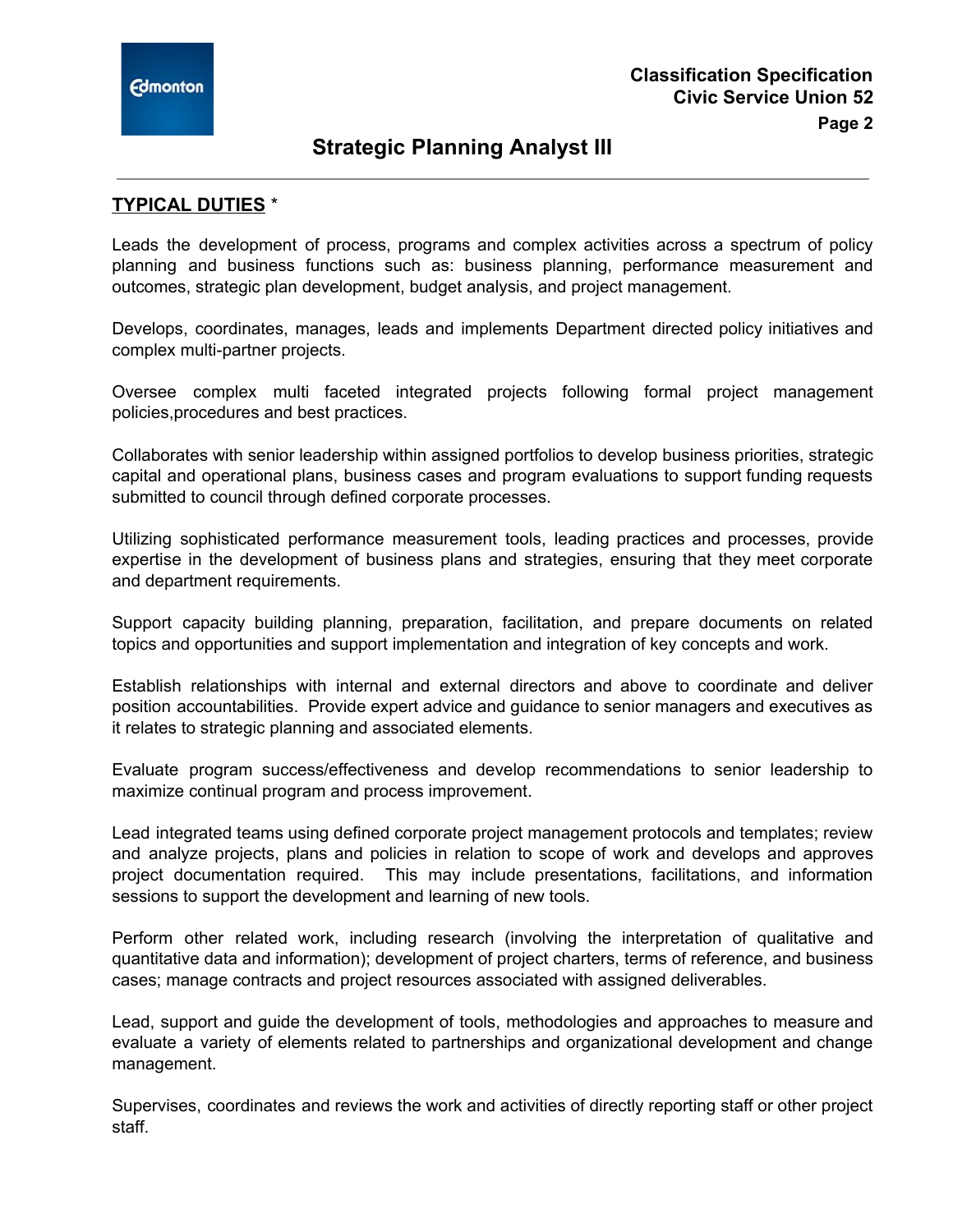### **KNOWLEDGE, ABILITIES AND SKILLS**

Extensive knowledge of strategic management and business planning principles, systems thinking, policy development, benchmarking and performance measures, outcomes, and risk management related to department's business strategies and goals.

Extensive knowledge and experience in strategic and operational business planning including the annual business planning cycle and processes.

Extensive knowledge of the development and management of performance measurement strategies, operational analyses, process development, evaluation methodologies.

Advanced knowledge of project and research methodology, design, analysis, implementation, data collection, and presentation of results and recommendations.

Significant knowledge of corporate priorities, strategies and initiatives, and associated timelines associated with the corporate reporting processes and protocols.

Experience in an inter-governmental environment; working with government officials and stakeholders.

Experience analyzing, compiling and making recommendations regarding legislative and strategic issues.

Experience and skill in the use of analytics, and data intelligence to support decision making processes.

Significant ability to understand and execute oral and written instructions of an advanced nature and ability to express complex ideas and concepts effectively and persuasively, verbally and in written format.

Significant skill and expertise leading integrated teams comprised of various levels and disciplines, by demonstrating change leadership. Demonstrated results in building and working with interdisciplinary teams and collaborative business strategy development.

Significant skills and ability in project and process management including the ability to effectively gather, synthesize, and analyze data. Ability and skill in project initiating, planning, monitoring and management skills with a focus on process design and transition management.

Experience working with councils, boards, business stakeholders, and community associations (or similar).

Ability to establish and maintain effective relationships as necessitated by work assignments.

Strong interpersonal skills and expertise to consult with and lead/facilitate meetings of diverse client groups, including senior managers and above.